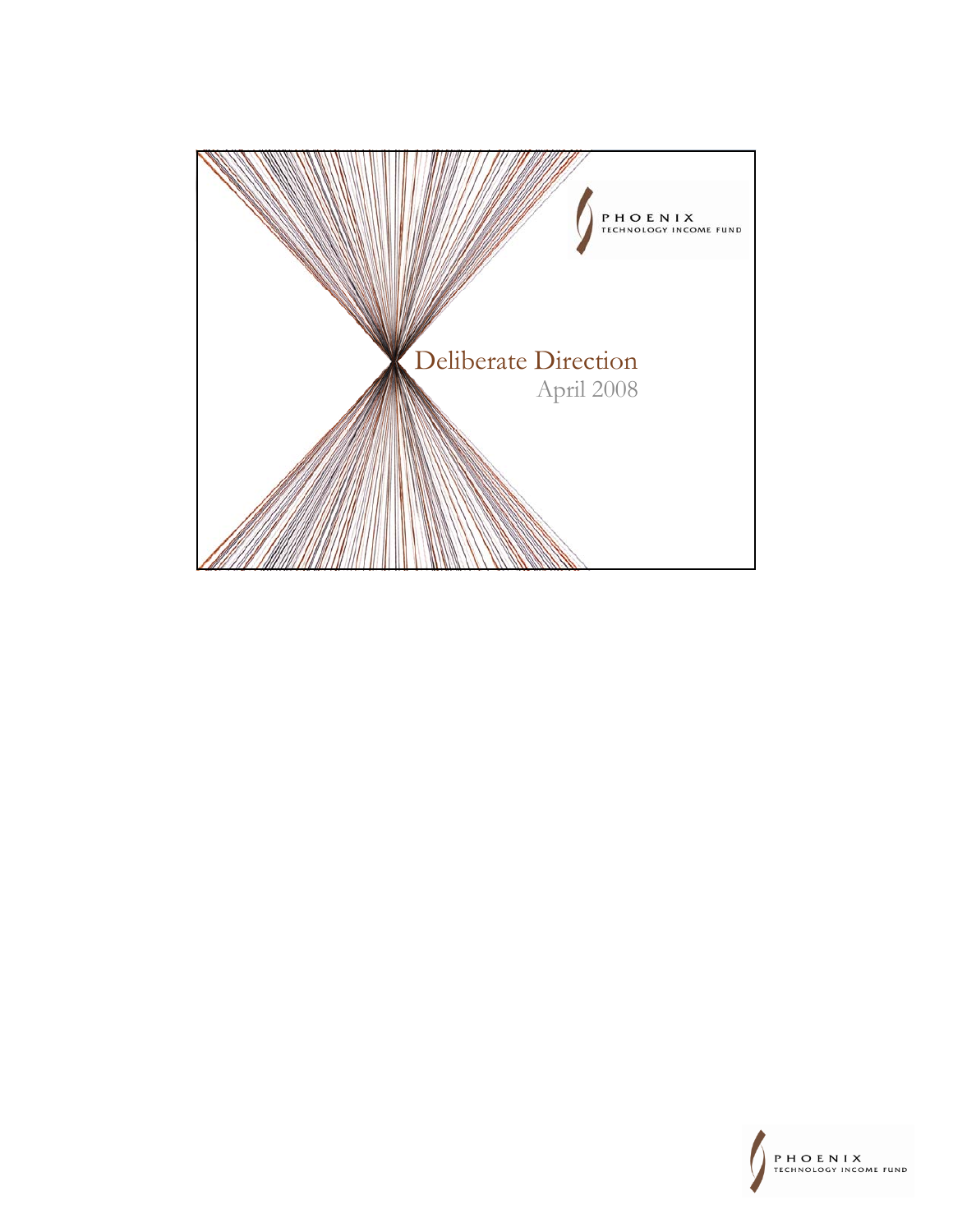## Forward-Looking Statements

Some matters discussed in this presentation may be considered to be forward-looking statements. Such statements include declarations regarding management's intent, belief or current expectations. Prospective investors are cautioned that any such forward-looking statements are not guarantees of future performance and involve a number of risks and uncertainties. Actual results could differ materially from those indicated by such forward-looking statements. Such risks and uncertainties include: the possible unavailability of financing, risks related to the uncertainty inherent in the oil and gas horizontal and directional services industry, the impact of energy price fluctuations, the seasonal nature of business, the dependence on third party suppliers and contractors, changes in government regulation, the impact of competition, the successful commercialization of certain technologies, the dependence upon competent employees including senior management, and fluctuations in currency exchange rates and interest rates.

#### Description of Trust

- Provides horizontal and directional drilling services and technology in Canada and US.
- Develops and manufactures proprietary drilling guidance systems.
- Strong foundation to reward shareholders with distributions and shareholder value.

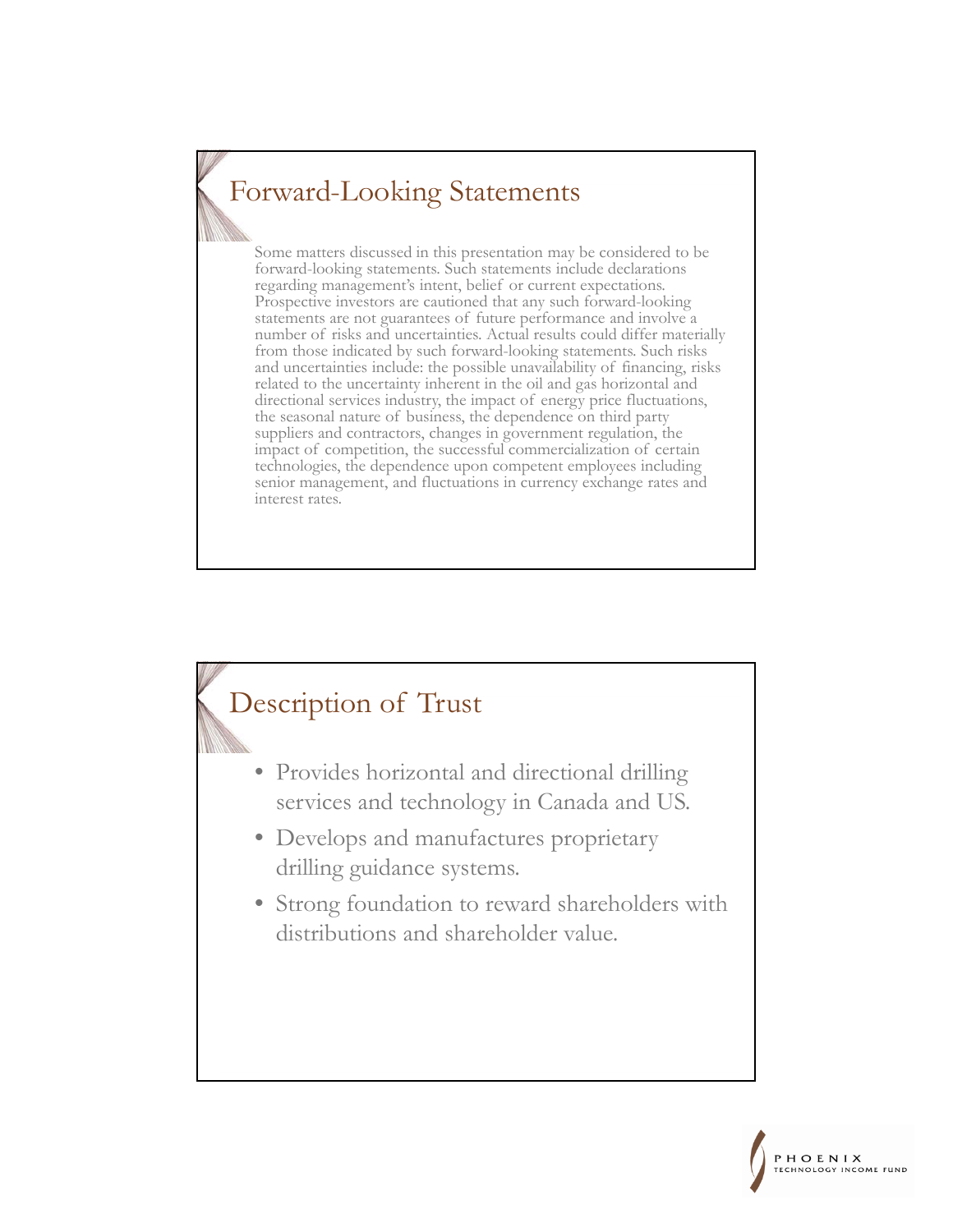| Market Data PHX.UN                           |                             |
|----------------------------------------------|-----------------------------|
| As of April 18, 2008                         |                             |
| Exchange                                     | Toronto Stock Exchange      |
| Shares Outstanding                           | 22.5 million                |
| Share Price (Close: April 18, 2008)          | \$13.42                     |
| 52 Week High / Low                           | \$13.60 / \$7.25            |
| <b>Current Distributions</b>                 | \$0.065 month / \$0.78 year |
| Market Capitalization (as of April 18, 2008) | \$301 million               |
| Trading Average (for month of March)         | 45,161 / day                |
| Insiders Position                            | 36%                         |
| Yield                                        | $5.8\%$                     |

|                             | 2002                                                                     | • Leading directional provider in North America<br>2007                                                    |
|-----------------------------|--------------------------------------------------------------------------|------------------------------------------------------------------------------------------------------------|
| Year End<br>Revenue         | $$15.1$ million<br>10.5% from US Operations                              | $$115.5$ million<br>48% from US Operations                                                                 |
| Locations                   | 3 Offices - Calgary & Houston                                            | 7 Offices - Calgary, Houston,<br>Casper, Traverse City,<br>Denver, Fort Worth<br>3 Motor Repair Facilities |
| Employees                   | 70                                                                       | 254                                                                                                        |
| Significant<br>R&D Projects | Final Stages of CLT EM-<br>MWD Tool                                      | <b>RADD</b> System<br>Inclination-at-Bit<br>Dynamic Gamma-at-Bit<br>Extreme High Volt CLT EM-MWD           |
| Fleet                       | 1 CLT EM-MWD System<br>30 Positive Pulse Systems<br>85 Rental Mud Motors | 50 CLT EM-MWD Systems<br>44 Positive Pulse Systems<br>325 Mud Motors                                       |

-1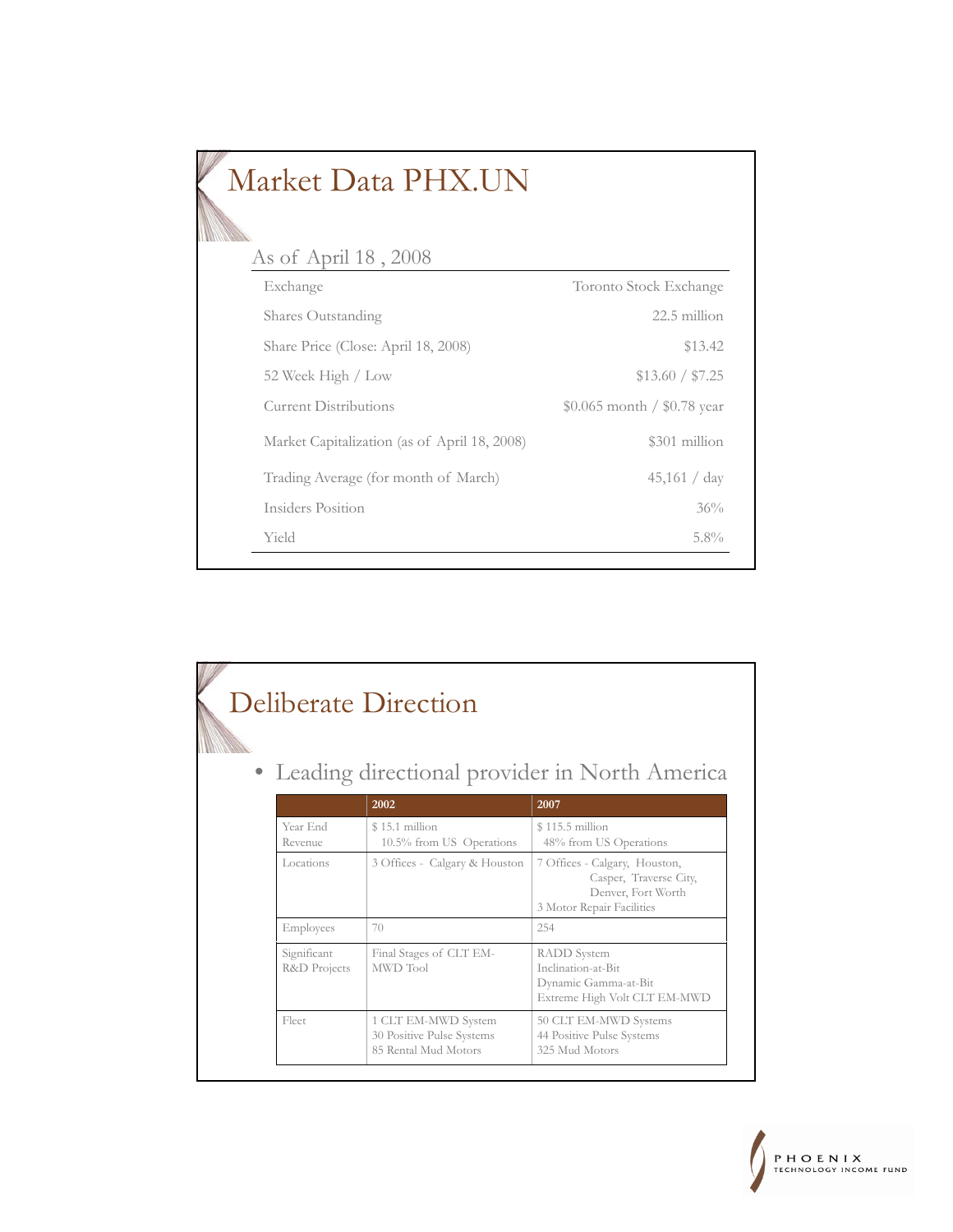

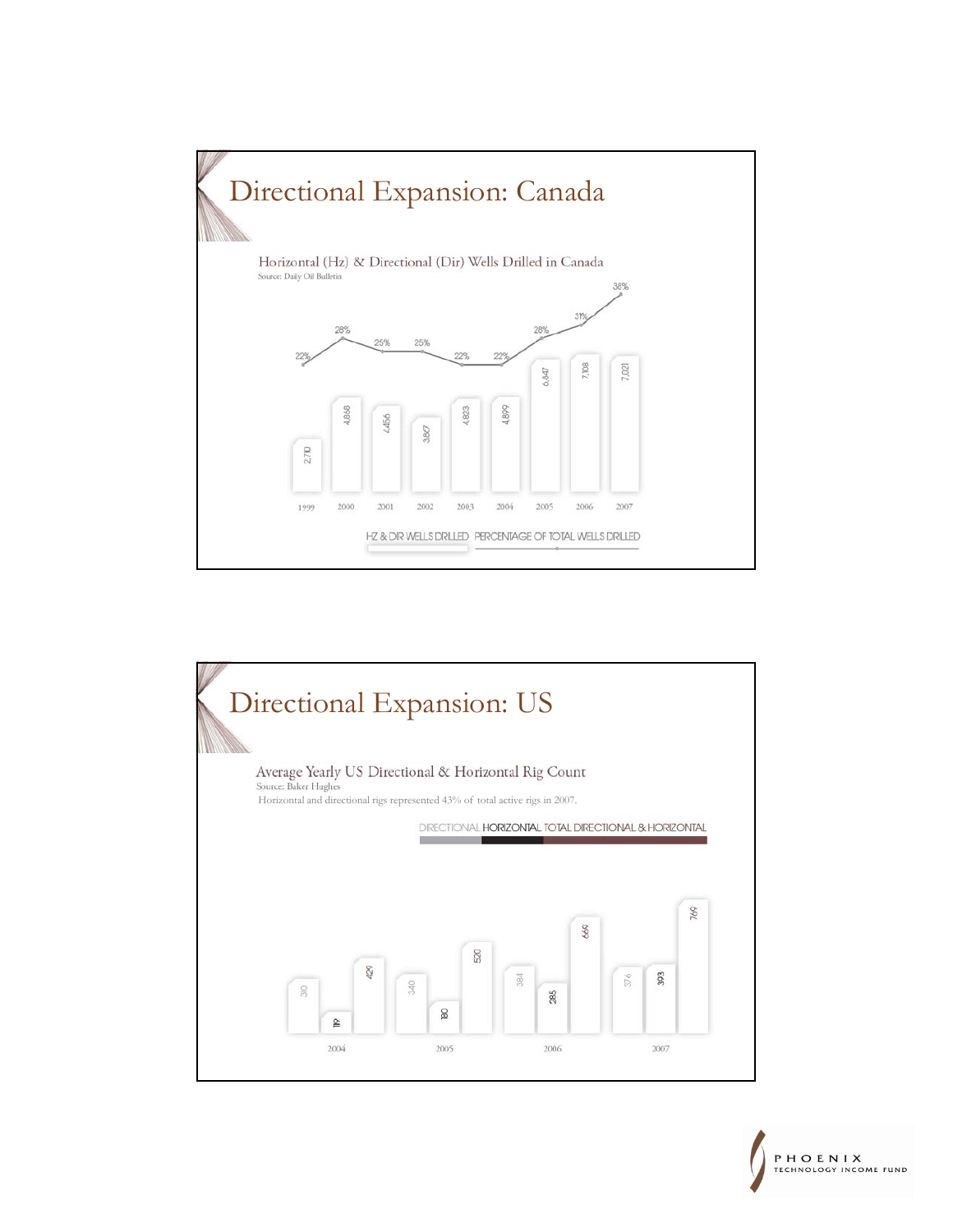### Focused Momentum

- History of innovation and performance positions Phoenix, and its investors, to capitalize on market trends.
- New fracturing and completion techniques, require directional services and are driving industry into new lucrative areas.
- Unconventional areas promise great opportunities for expansion.



PHOENIX CHNOLOGY INCOME FUND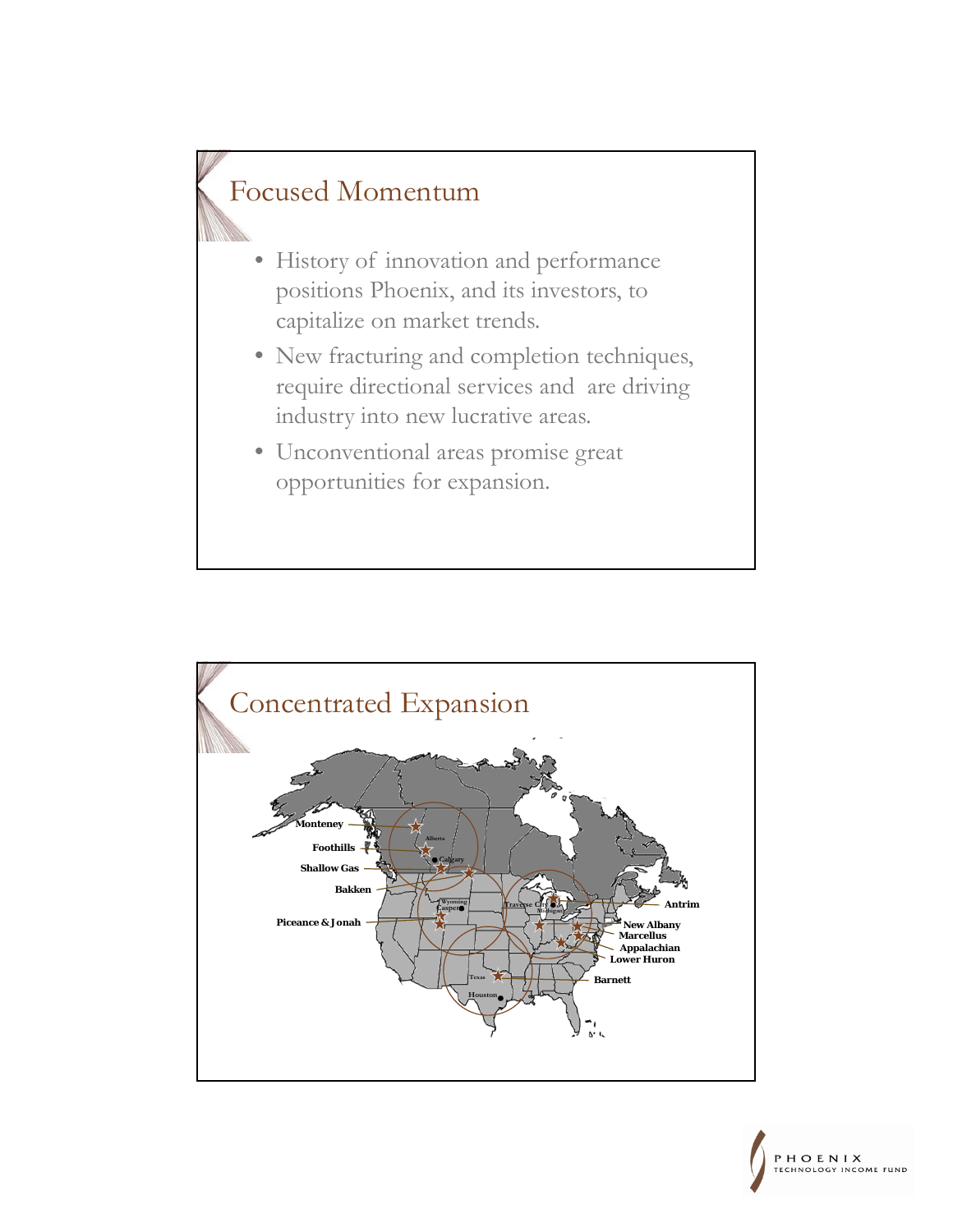



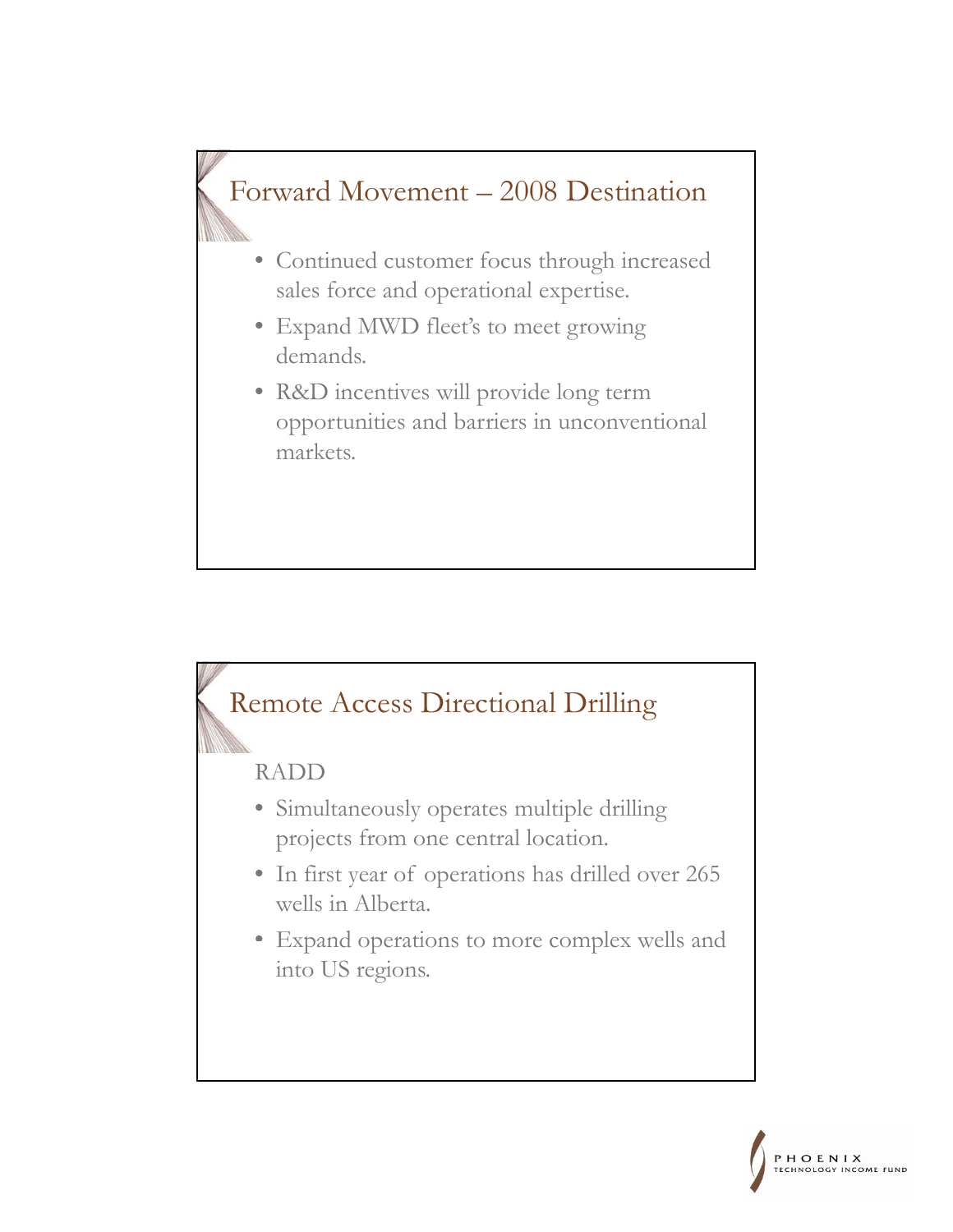

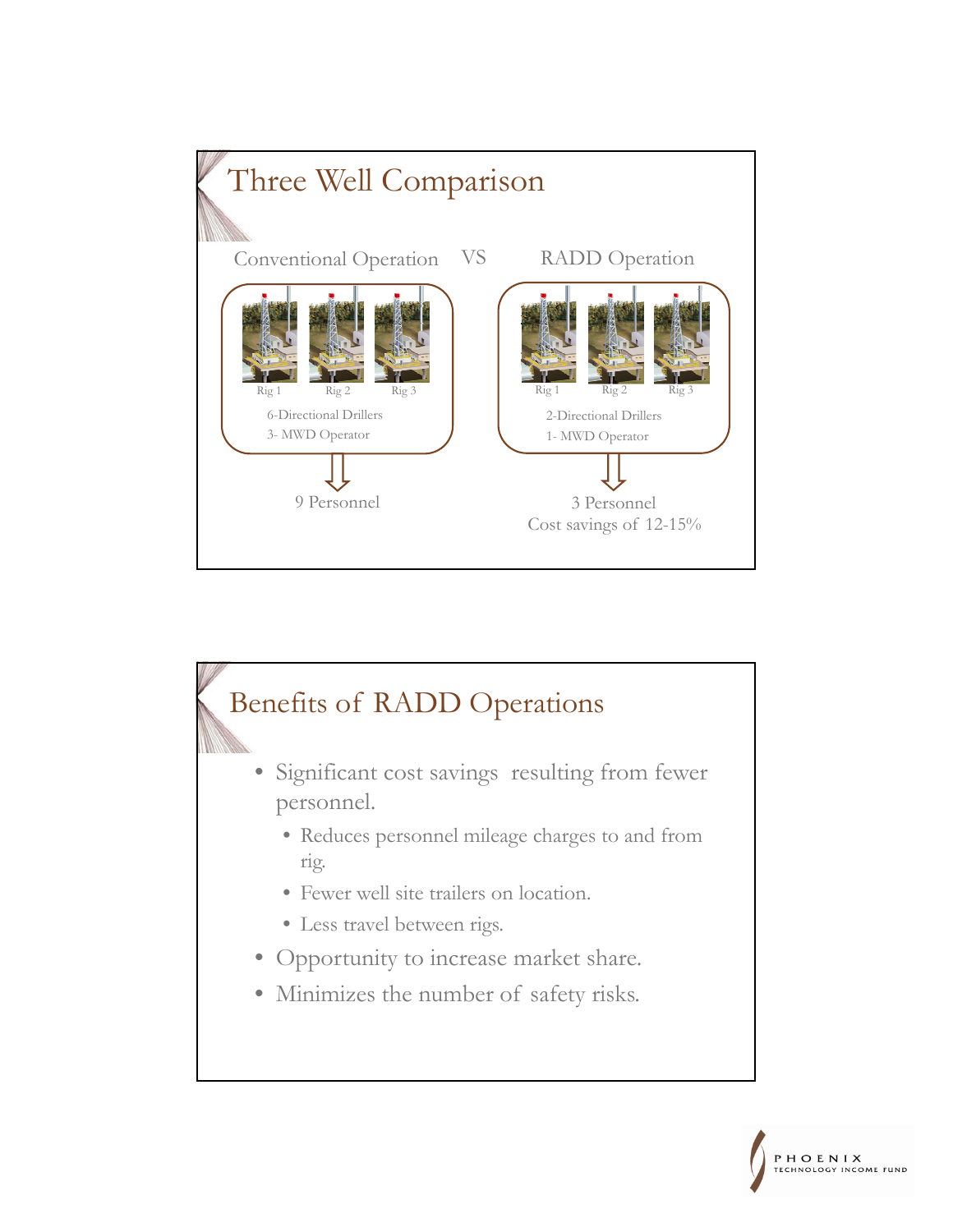## Inclination-At-Bit

- Key to new lucrative drilling projects. Horn River Basin Monteney Bakken Appalachian Basin Antrim Shale Marcellus Shale Barnett Shale Fayetteville Shale
- Barrier to entry for competitors resulting from Phoenix's R&D history.
- Precise data makes drilling into pay zone more efficient.
	- Cost saving for clients with competitive advantage.

|                                                                                             | <b>Financial Highlights</b> |                                 |               |            |                          |                         |  |  |  |  |
|---------------------------------------------------------------------------------------------|-----------------------------|---------------------------------|---------------|------------|--------------------------|-------------------------|--|--|--|--|
|                                                                                             |                             |                                 |               |            |                          |                         |  |  |  |  |
|                                                                                             |                             |                                 |               |            |                          |                         |  |  |  |  |
|                                                                                             |                             |                                 |               |            |                          |                         |  |  |  |  |
|                                                                                             |                             |                                 |               |            |                          |                         |  |  |  |  |
| (Stated in thousands of dollars except per unit amounts, percentages and units outstanding) |                             |                                 |               |            |                          |                         |  |  |  |  |
|                                                                                             |                             | Three-months ended December 31. |               |            | Years ended December 31. |                         |  |  |  |  |
|                                                                                             | 2007                        |                                 | 2006 % Change | 2007       |                          | 2006 % Change           |  |  |  |  |
| <b>Operating Results</b>                                                                    | (unaudited)                 | (unaudited)                     |               |            |                          |                         |  |  |  |  |
| Revenue                                                                                     | 31,018                      | 28.882                          | $\tau$        | 115,548    | 99,346                   | 16                      |  |  |  |  |
| Net earnings                                                                                | 5,281                       | 6,273                           | (16)          | 18,214     | 20,638                   | (12)                    |  |  |  |  |
| Earnings per unit - diluted                                                                 | 0.23                        | 0.28                            | (18)          | 0.81       | 0.92                     | (12)                    |  |  |  |  |
| EBITDA <sup>(1)</sup>                                                                       | 7.279                       | 8.608                           | (15)          | 26.533     | 29.950                   | (11)                    |  |  |  |  |
| EBITDA per unit - diluted (1)                                                               | 0.32                        | 0.38                            | (16)          | 1.18       | 1.34                     | (12)                    |  |  |  |  |
| Cash Flow                                                                                   |                             |                                 |               |            |                          |                         |  |  |  |  |
| Cash flows from operating activities                                                        | 9,608                       | 8,797                           | 9             | 26,103     | 25,941                   | 1                       |  |  |  |  |
| Distributable cash (1)                                                                      | 7.904                       | 8.402                           | (6)           | 29.421     | 28,909                   | $\overline{\mathbf{2}}$ |  |  |  |  |
| Distributable cash per unit - diluted (1)                                                   | 0.35                        | 0.37                            | (5)           | 1.31       | 1.29                     | $\overline{2}$          |  |  |  |  |
| Cash distributions made                                                                     | 4.372                       | 4.343                           |               | 17.434     | 16,326                   | 7                       |  |  |  |  |
| Cash distributions per unit (2)                                                             | 0.195                       | 0.195                           | $\sim$        | 0.780      | 0.735                    | $\overline{6}$          |  |  |  |  |
| Cash payout ratio (1)                                                                       | 55%                         | 52%                             |               | 59%        | 56%                      |                         |  |  |  |  |
| Capital expenditures                                                                        | 3,449                       | 2.222                           | 55            | 14.610     | 12,750                   | 15                      |  |  |  |  |
| Financial Position, December 31,                                                            |                             |                                 |               |            |                          |                         |  |  |  |  |
| Working capital                                                                             |                             |                                 |               | 15,800     | 19.611                   | (19)                    |  |  |  |  |
| Long-term debt                                                                              |                             |                                 |               | 1,775      | 1,775                    |                         |  |  |  |  |
| Unitholders' equity                                                                         |                             |                                 |               | 59.860     | 58,908                   | 2                       |  |  |  |  |
| Fund units outstanding                                                                      |                             |                                 |               | 22.434.044 | 22,274,773               |                         |  |  |  |  |

 $^{\rm{(2)}}$  Cash distributions made on a per unit basis in the year.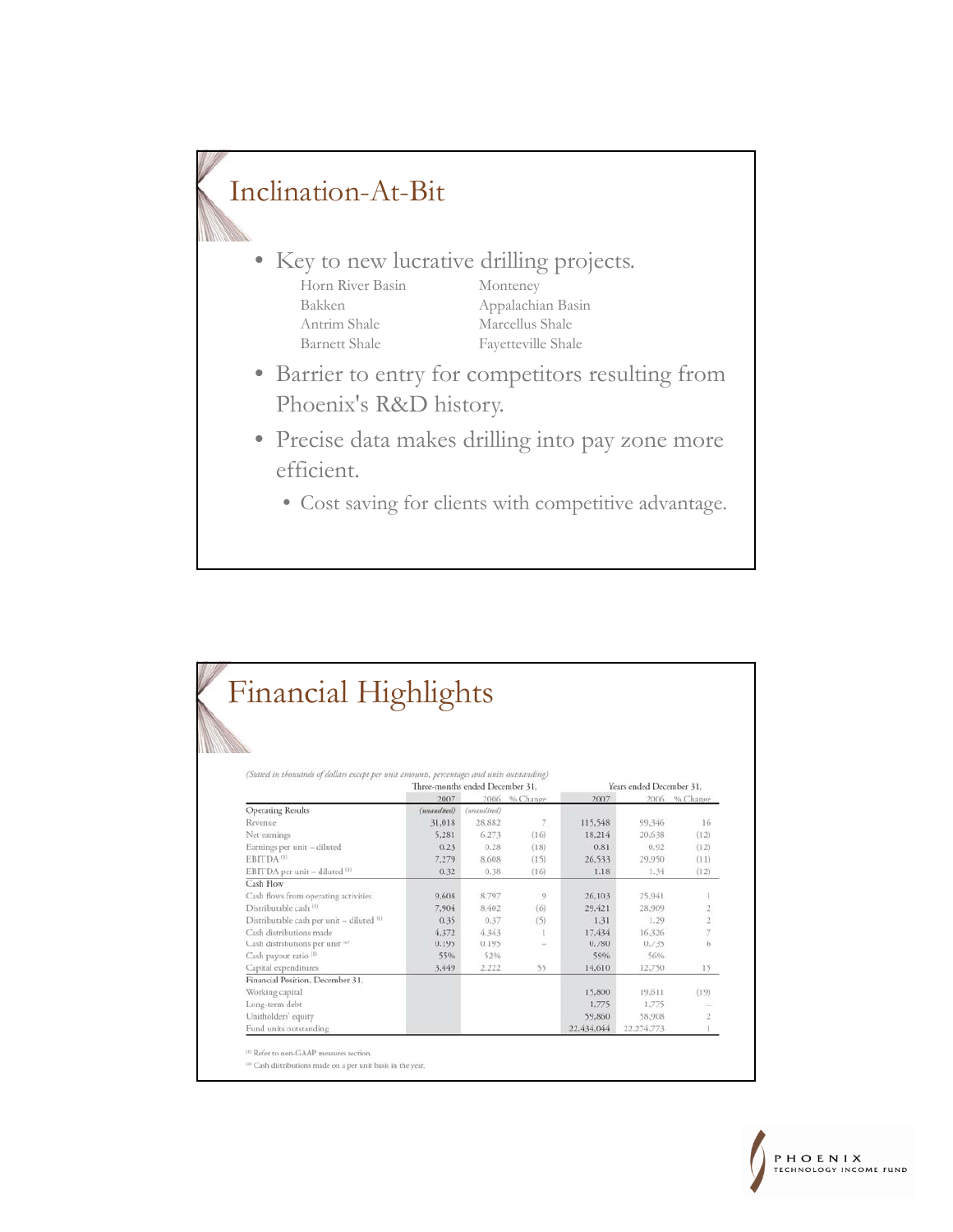